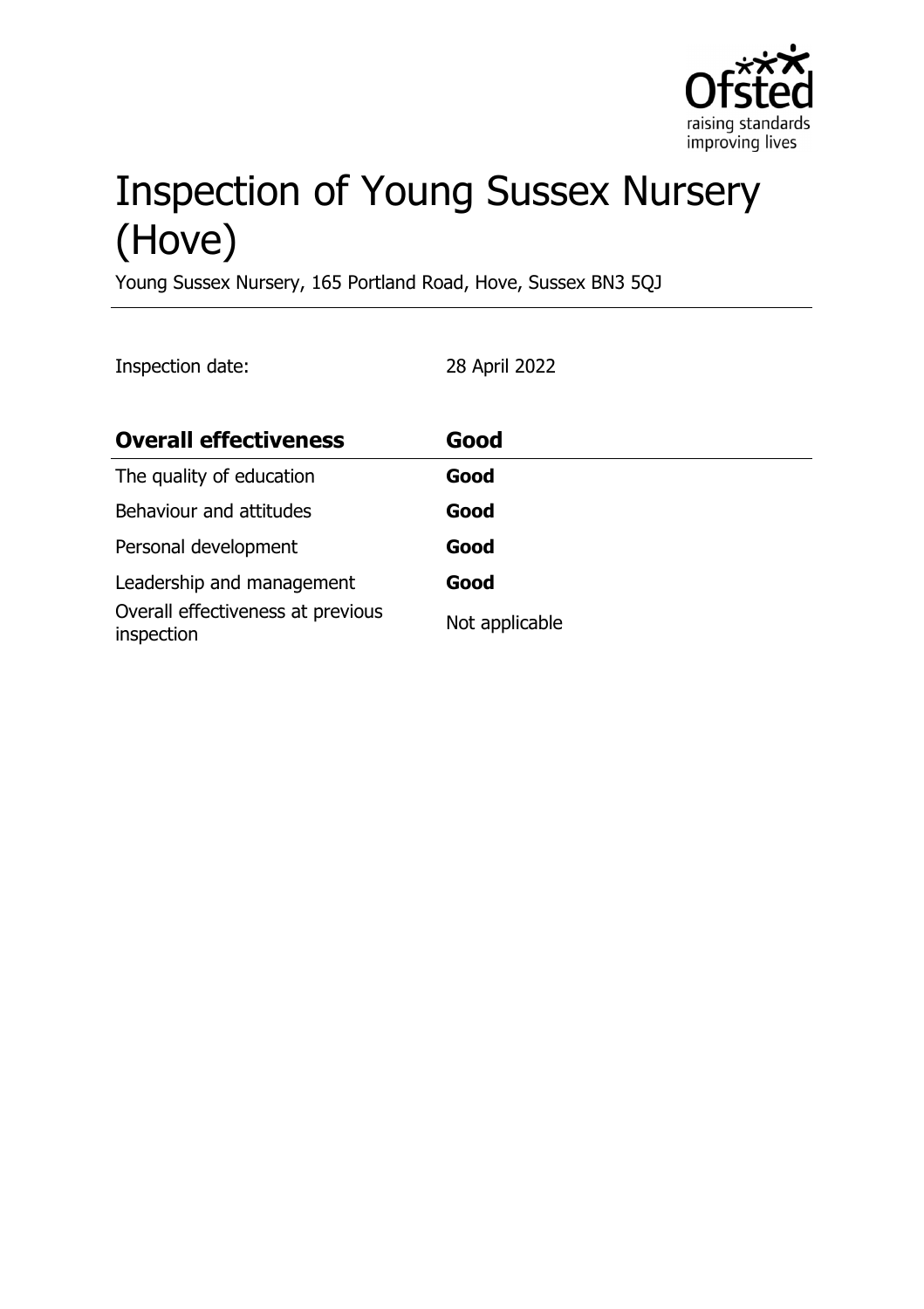

# **What is it like to attend this early years setting?**

## **The provision is good**

Babies and children settle quickly and thrive in this happy and inviting nursery. Children learn and have fun with the enthusiastic and nurturing staff. Babies learn to control their whole bodies and use their senses to explore their calm playrooms. They laugh excitedly with the attentive staff as they play peekaboo with seethrough material over their heads. Babies and children form strong close bonds with their key person.

Children are busy and animated. They are very curious and highly motivated to make independent choices about what they want to do. Children are encouraged to be creative and find different ways to use resources. For example, they plan to make a 'volcano' following a child's interest in a book. Children think about what they need, and problem-solve effectively on how to find the ingredients. Staff challenge children's thinking. For instance, they are encouraged to use their sense of smell to find the vinegar needed. Children decide to use the real phone to ask older children for tomatoes to make red 'lava'. They are extremely excited by the result of their endeavours. Children develop the skills, confidence and self-esteem needed to support the move on to the next stage in their education.

## **What does the early years setting do well and what does it need to do better?**

- Staff work particularly well with parents to further support children's learning and development. For instance, they follow babies sleep routines and breastfeeding mothers are accommodated. This give babies good continuity of care. Staff provide individually tailored packs of books and resources for home learning, such as to help with behaviour issues at home. Parents say they like the flexible sessions available and praise the caring staff.
- Children with special educational needs and/or disabilities are very well supported. The talented special needs coordinator ensures outside professionals are involved quickly to meet any additional needs. Staff consistently use picture clues and signing. Children develop very good communication and social skills.
- Staff support children's developing language and literacy skills very effectively. They use songs and stories well to extend vocabulary. Staff listen carefully to children and value their ideas and opinions. They narrate play, promote conversations and give children time to answer questions. Babies learn speech sounds. Older children are confident talkers and hold meaningful conversations.
- Managers and staff understand how young children learn. They sequence learning carefully to ensure children build on previous knowledge and experiences. For example, children make patterns with small pegs or draw letters in sand trays. They develop strong hand and finger muscles needed for writing.
- Overall, staff plan well for children's learning and provide activities that link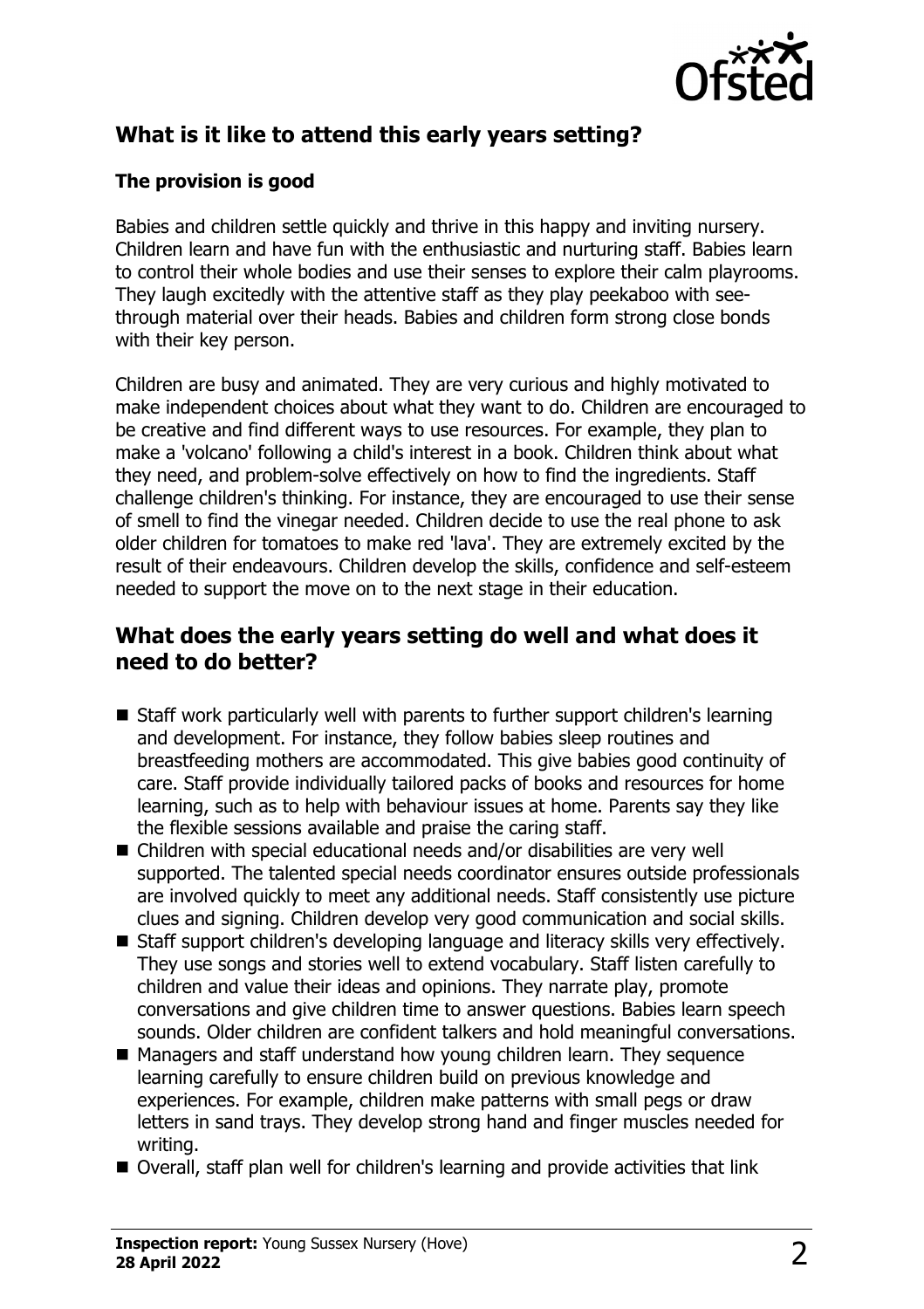

closely to their interests. Children thoroughly enjoy leading their own play as they explore the exciting activities on offer. However, at times, some staff do not recognise when they need to step in to teach specific skills to extend children's learning further.

- Members of the management team have clear roles and responsibilities and a wealth of knowledge about good early years practice. They work well together with staff to create a strong team. Staff enjoy their work and feel well supported. For example, managers offer regular well-being meetings and training opportunities. This helps staff to provide a happy and welcoming environment for the children.
- Staff offer clear explanations and prompts to support children's good behaviour. For example, staff use a 'word of the day' to help older children focus on listening. Children listen, behave very well and help each other. They learn to cooperate together and take turns from an early age. Children develop valuable social skills for their future lives. Staff set good examples and follow clear routines. However, at times, changes of activity are not well planned and these needlessly disrupt children's learning.
- Managers use additional funding available to extend learning opportunities for children, particularly those who are disadvantaged. For example, additional nursery sessions or new experiences, such as visits to the beach, are provided. All children are fully included and make very good progress in their learning and development.

## **Safeguarding**

The arrangements for safeguarding are effective.

Managers and staff attend regular training to ensure their safeguarding skills and knowledge are kept up to date. They are clear about their responsibility to report any signs that suggest a child is at risk of harm. Staff understand the procedures to follow. Managers have experience of helping families in need of support. Managers use good recruitment procedures, including checks to ensure staff are suitable to work with children. Staff carry out comprehensive daily risk assessments to help ensure children's safety. Managers and the caretaker maintain the resources and building well.

## **What does the setting need to do to improve?**

#### **To further improve the quality of the early years provision, the provider should:**

- enhance staff's ability to build on children's chosen activities to further support their good learning and development
- $\blacksquare$  review and adapt routines to help children engage in play and learning to the highest levels at all times.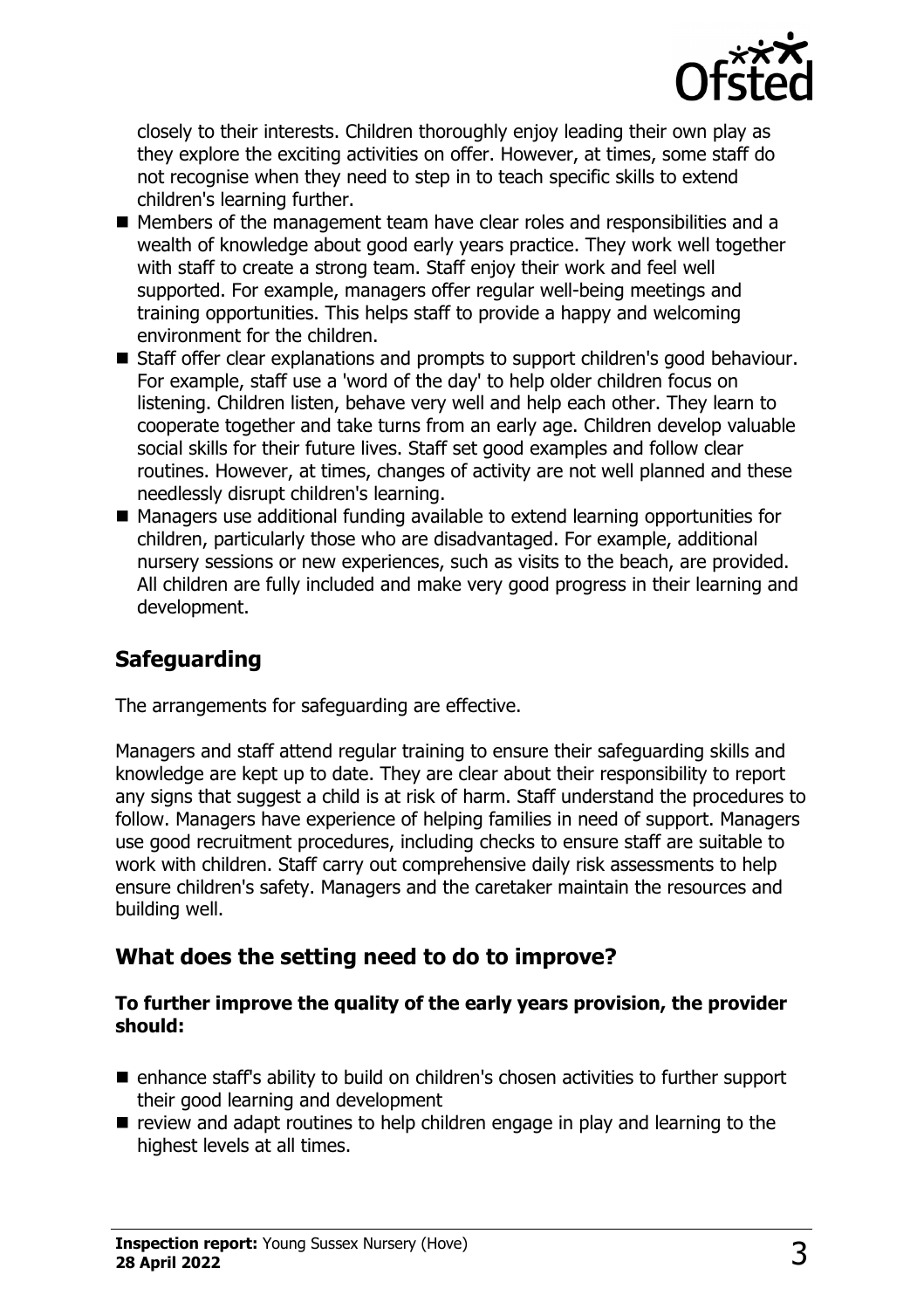

| <b>Setting details</b>                              |                                    |
|-----------------------------------------------------|------------------------------------|
| Unique reference number                             | 2545706                            |
| <b>Local authority</b>                              | Brighton and Hove                  |
| <b>Inspection number</b>                            | 10215545                           |
| <b>Type of provision</b>                            | Childcare on non-domestic premises |
| <b>Registers</b>                                    | Early Years Register               |
| Day care type                                       | Full day care                      |
| Age range of children at time of<br>inspection      | $0$ to $4$                         |
| <b>Total number of places</b>                       | 95                                 |
| Number of children on roll                          | 100                                |
| Name of registered person                           | <b>Young Sussex Ltd</b>            |
| <b>Registered person unique</b><br>reference number | 2545704                            |
| <b>Telephone number</b>                             | 01273 777001                       |
| Date of previous inspection                         | Not applicable                     |

## **Information about this early years setting**

Young Sussex Nursery (Hove) registered in 2019. It is located in Brighton and Hove. The nursery is open from 7.45am to 6pm, every week day throughout the year. The nursery has 21 staff; 15 are qualified to level 3 or above. The nursery is one of three owned by the same provider.

## **Information about this inspection**

#### **Inspector**

Sue Suleyman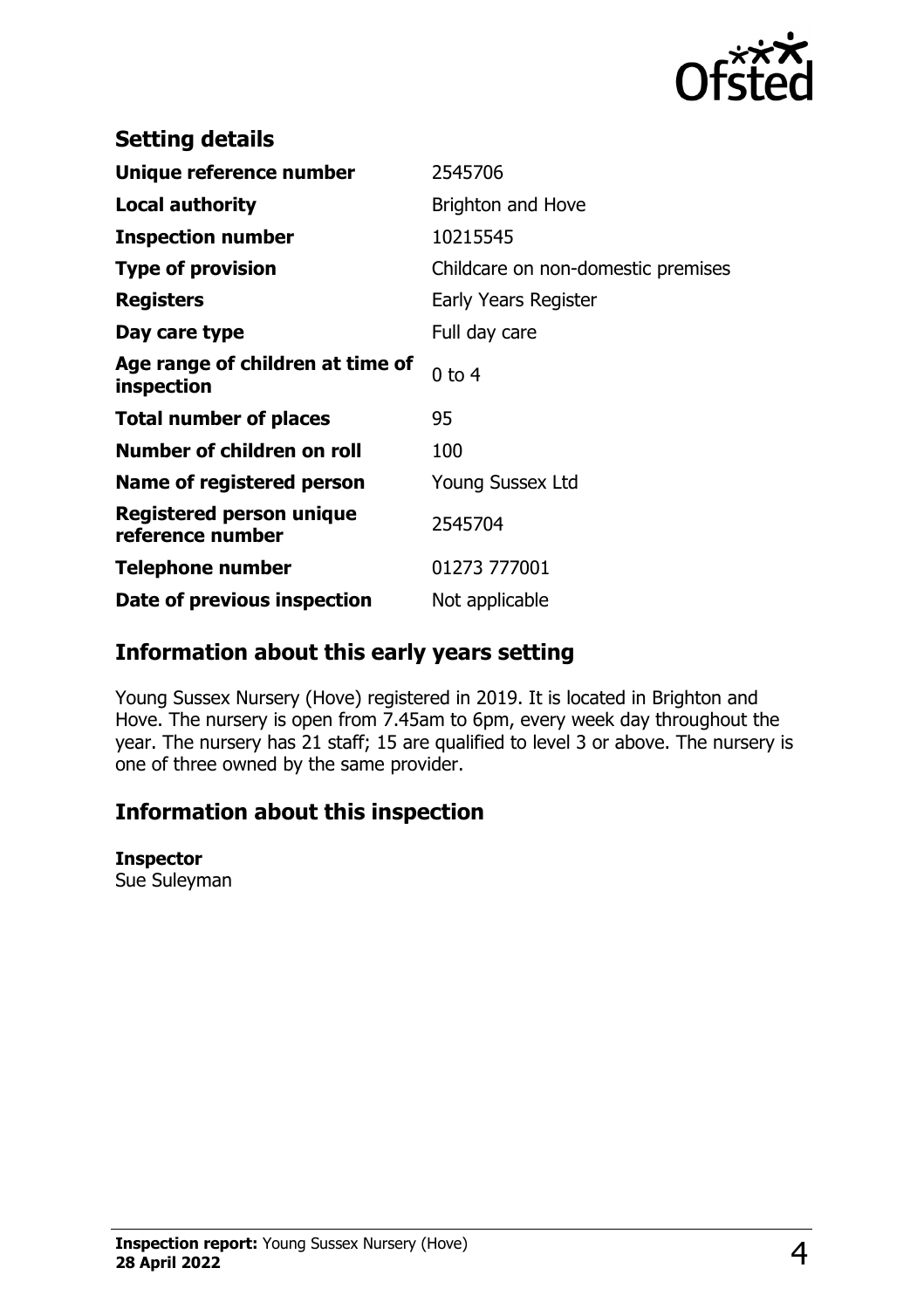

### **Inspection activities**

- $\blacksquare$  This was the first routine inspection the nursery received since the COVID-19 pandemic began. The inspector discussed the impact of the pandemic with managers and has taken that into account in her evaluation of the nursery.
- Managers joined the inspector on a learning walk of the premises and talked about the curriculum offered.
- $\blacksquare$  The early years teacher and the inspector carried out a joint observation of an activity.
- $\blacksquare$  Some parents and children spoke to the inspector and she took their views into account.
- $\blacksquare$  The inspector observed interactions between staff and the children and considered the impact on learning.

We carried out this inspection under sections 49 and 50 of the Childcare Act 2006 on the quality and standards of provision that is registered on the Early Years Register. The registered person must ensure that this provision complies with the statutory framework for children's learning, development and care, known as the early years foundation stage.

If you are not happy with the inspection or the report, you can [complain to Ofsted](http://www.gov.uk/complain-ofsted-report).